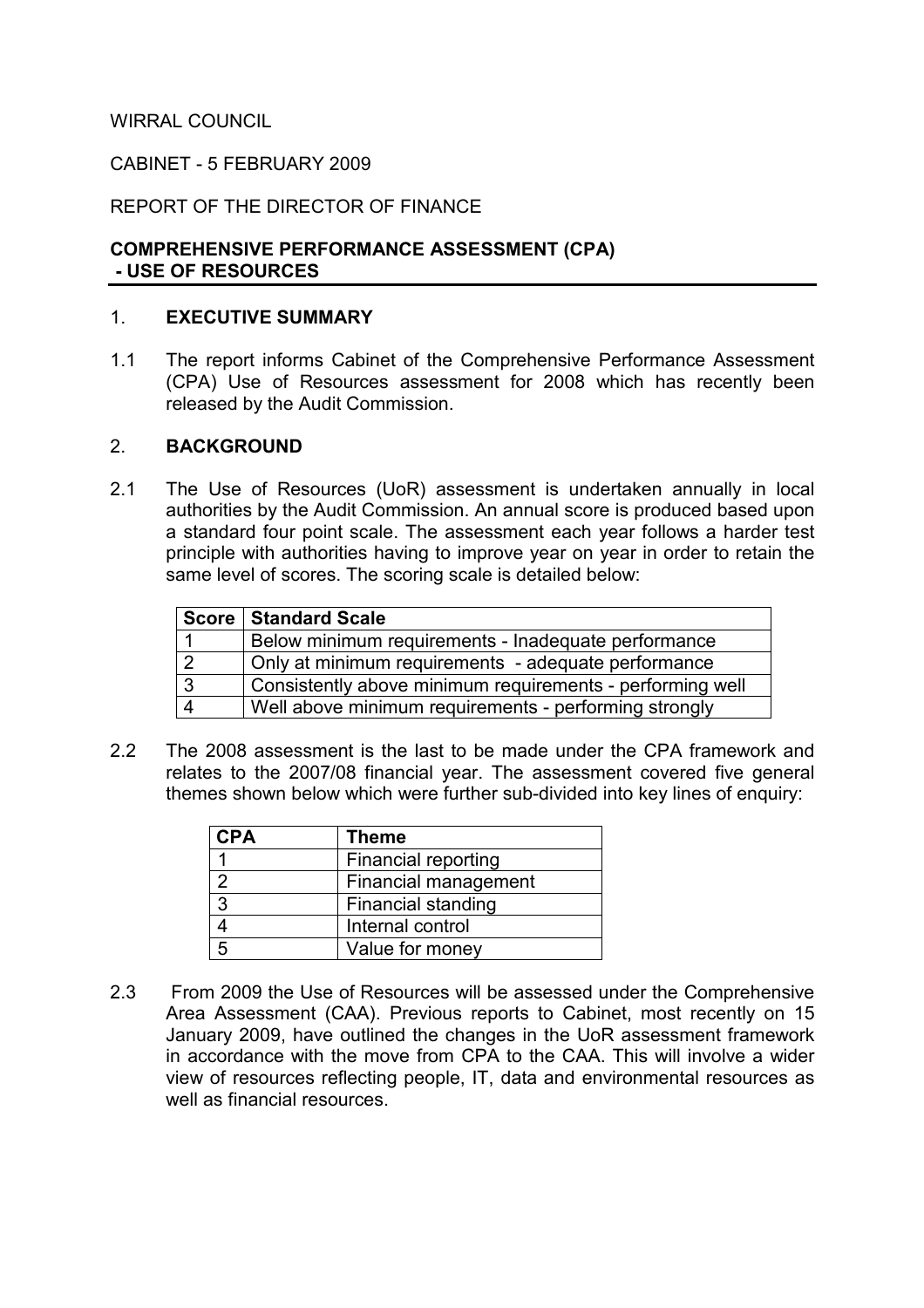# 3. USE OF RESOURCES SCORE 2008

3.1 The Audit Commission has assessed the overall UoR assessment for 2008 as level 3. This is an increase on the 2007 overall score which was a 2. The Commission has stated that the Council has demonstrated significant improvement during the 2007/08 assessment period. Two themes, Financial Management and Financial Standing, have increased scores whilst there were improvements in arrangements in the other themes. The table below compares the 2008 theme scores with the previous assessment:

| <b>CPA</b>    | Theme                     | <b>Score</b> | <b>Score</b> |
|---------------|---------------------------|--------------|--------------|
|               |                           | 2007         | 2008         |
|               | Financial reporting       |              |              |
| $\mathcal{P}$ | Financial management      | 2            |              |
| 3             | <b>Financial standing</b> | 2            |              |
|               | Internal control          | 3            |              |
| 5             | Value for money           | 2            |              |
|               | <b>Overall UoR Score</b>  | 7            |              |

3.2 The scores can be further analysed over the key lines of enquiry (KLOE):-

|                             | Summary of scores at theme and KLOE level                                                                          |                | <b>Score Score</b><br>2007 2008            |
|-----------------------------|--------------------------------------------------------------------------------------------------------------------|----------------|--------------------------------------------|
| <b>Financial Reporting</b>  |                                                                                                                    |                | $\mathbf{2}$                               |
|                             | 1.1. The Council produces annual accounts in accordance<br>with relevant standards and timetables, supported by    |                |                                            |
|                             | comprehensive working papers                                                                                       | $\overline{2}$ | $\overline{2}$                             |
| 1.2                         | The Council promotes external accountability                                                                       | 3              | 3                                          |
| <b>Financial Management</b> |                                                                                                                    |                | 3                                          |
|                             | 2.1 The Council medium term financial strategy, budgets and<br>capital programme are soundly based and designed to |                |                                            |
|                             | deliver its strategic priorities                                                                                   | $\overline{2}$ |                                            |
|                             | 2.2 The Council manages performances against budgets                                                               | $\overline{2}$ | $\begin{array}{c} 3 \\ 3 \\ 2 \end{array}$ |
|                             | 2.3 The Council manages its asset base                                                                             | $\overline{2}$ |                                            |
| <b>Financial Standing</b>   |                                                                                                                    | $\mathbf{2}$   | 3                                          |
| 3.1                         | The Council manages its spending within the available<br>resources                                                 | $\overline{2}$ | 3                                          |
| <b>Internal Control</b>     |                                                                                                                    | 3              | 3                                          |
|                             | 4.1 The Council manages its significant business risks                                                             | $\overline{2}$ | 3                                          |
|                             | 4.2 The Council has arrangements in place to maintain a<br>sound system of internal control                        | 3              | 3                                          |
|                             | 4.3 The Council has arrangements in place that are designed<br>to promote and ensure probity and propriety in the  |                |                                            |
|                             | conduct of the business                                                                                            | 3              | 2                                          |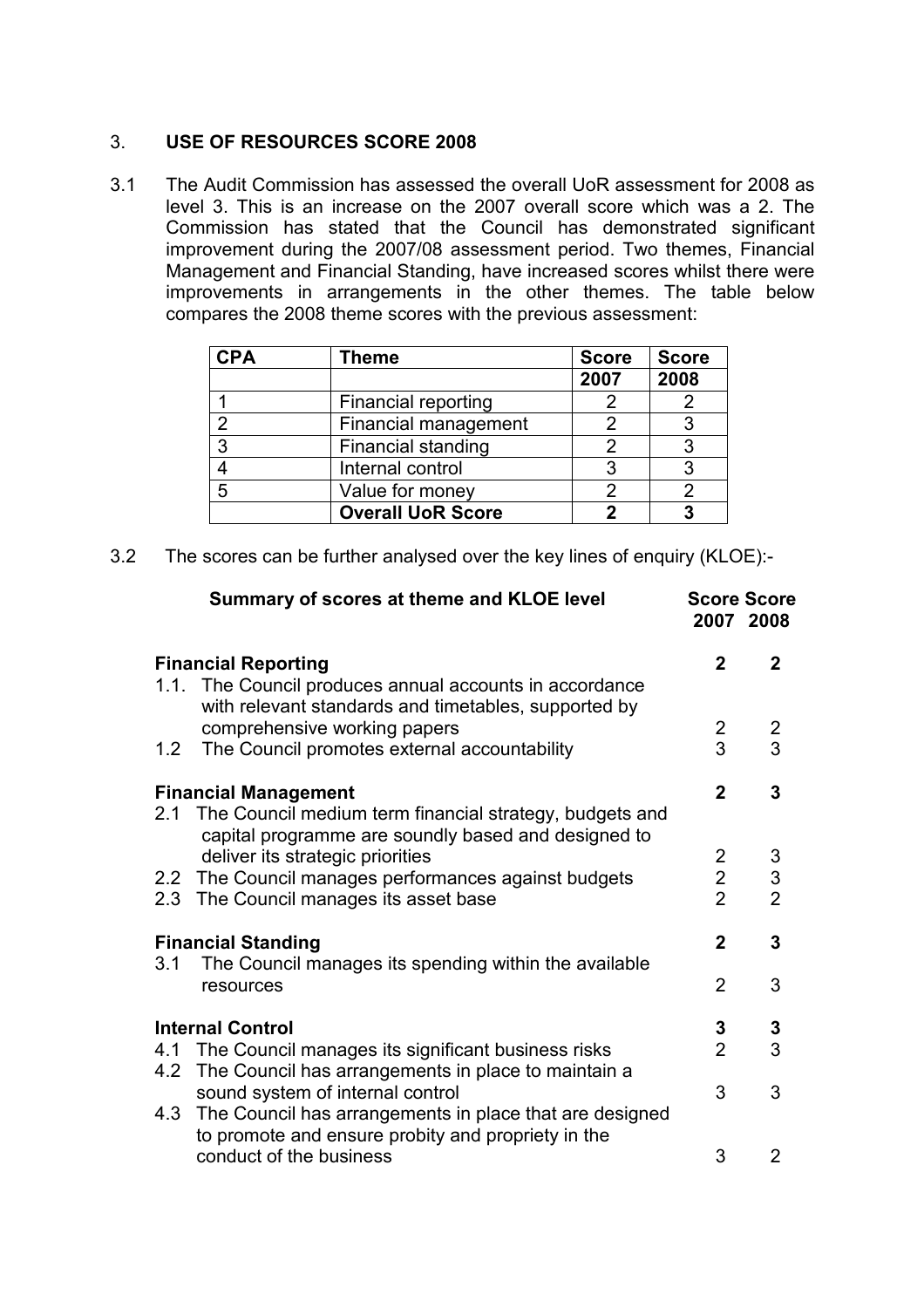| <b>Value For Money</b> |                                                         | $\overline{\mathbf{2}}$ |
|------------------------|---------------------------------------------------------|-------------------------|
|                        | 5.1 The Council currently achieves good value for money | -2                      |
|                        | 5.2 The Council manages and improves value for money    |                         |

### 4. FUTURE DEVELOPMENTS FROM THE 2008 REPORT

- 4.1 The Audit Commission report provides summary conclusions on each of the KLOE areas and also suggests areas for improvement. The 2009 Use of Resources assessment will be on a wider basis and will again feature a harder test. Improvements to the KLOE areas identified as scoring 2 in 2008 will be required to help maintain or improve upon the 2008 score.
- 4.2 The 2008 assessment was based on the 31 March 2008 position. Since then work have been undertaken, and included in the regular progress reports to Cabinet, to deliver further continuous improvement which will be reflected in future assessments. The following activities will assist in this:-
- 4.2.1 Financial reporting

Strengthening of the quality assurance processes to build upon existing arrangements; improvements to the timetabling and further training for Members to aid scrutiny of the statutory accounts process.

4.2.2 Asset Management

New Division created and additional resources employed; Strategic Asset Review undertaken involving wide public consultation, asset assessment work and regular reporting to Members on asset issues

4.2.3 Probity and Propriety

Ethical governance work with the Audit Commission as reported to Cabinet and Standards Committee, continuous review process for the Constitution and response to Public Interest Disclosure Act (PIDA) report.

#### 4.2.4 Value For Money

Change programme implementation and review of priority areas, procurement strategy and implementation, Strategic Asset Review outcomes, on-going work on high cost areas identified from the Audit Commission Value for Money profiles.

 4.3 The CAA UoR assessment will involve a harder test. The criteria within the scoring scale have also been altered with level four now defined as involving excellence and genuine leading edge performance, rather than performing strongly under the previous arrangements. It is clear that the arrangements present authorities with increased challenges to retain the current scores.